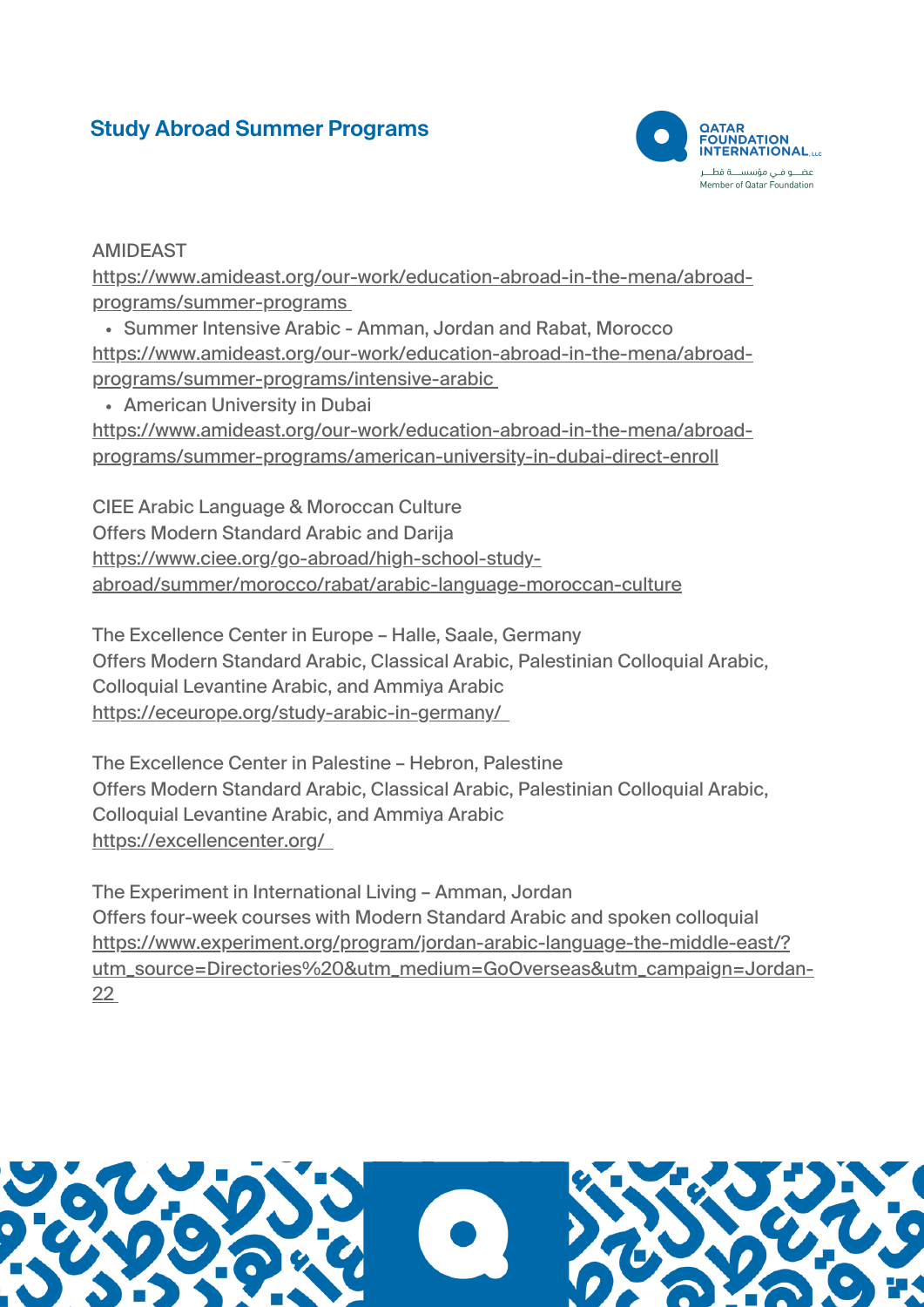

Intensive Arabic Program at the Arab American Language Institute in Morocco – Meknes, Morocco Offers four-week courses in Modern Standard Arabic and optional Colloquial Arabic <https://www.aalimorocco.com/immersive-summer>

King's Academy – Amman, Jordan Offers two or three-week Arabic intensive programs for students ages 12 to 16 [https://www.kingsacademy.edu.jo/summer/summer-at-kings-academy/academic](https://www.kingsacademy.edu.jo/summer/summer-at-kings-academy/academic-programs/arabic-summer-at-kings-academy)programs/arabic-summer-at-kings-academy

National Security Language Initiative for Youth (NSLI-Y) program – Various locations Focus on Modern Standard Arabic through summer and academic year programs <https://www.nsliforyouth.org/languages-and-program-experience/arabic/>

The Qalam Center for Arabic Studies – Rabat, Morocco Offers Modern Standard Arabic, Moroccan Arabic, Arabic Literature, Media Arabic, and Classical Arabic <https://www.qalamcenter.com/summer-abroad>

The Qasid Arabic Institute – Amman, Jordan Offers Classical Arabic, Modern Standard Arabic, and Ammiya (Jordanian Dialect) <https://www.qasid.com/>

Sijal Institute – Amman, Jordan Offers summer intensive courses in Modern Standard Arabic and the Levantine dialect

<https://www.sijal.org/summer-intensive>